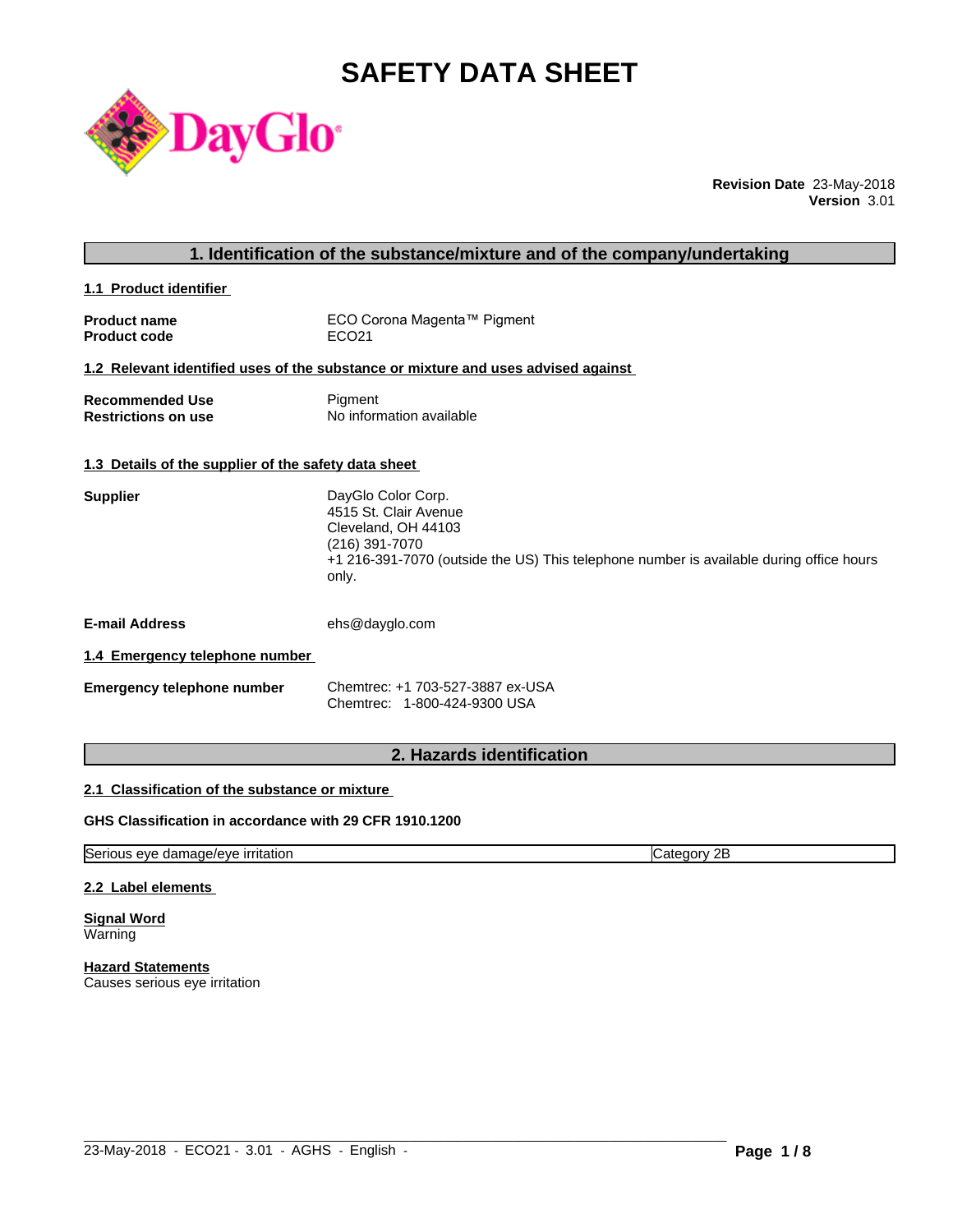

**Precautionary Statements - Prevention** Wear eye protection/ face protection Wash face, hands and any exposed skin thoroughly after handling

#### **Precautionary Statements - Response**

IF IN EYES: Rinse cautiously with water for several minutes. Remove contact lenses, if present and easy to do. Continue rinsing Immediately call a POISON CENTER or doctor If eye irritation persists: Get medical advice/attention

# **2.3. Other Hazards Hazards not otherwise classified (HNOC)**

Not Applicable

**2.4 Other information** 

Not Applicable

**Unknown Acute Toxicity** <1% of the mixture consists of ingredient(s) of unknown toxicity

# **3. Composition/Information on Ingredients**

#### **Substance**

**Mixture**

| <b>Chemical Name</b>                                  | <b>CAS No.</b> | .<br>$\mathbf{a}$<br>Maiaht |
|-------------------------------------------------------|----------------|-----------------------------|
| Basic<br>(tetrachlorozincate)<br>.<br>J Violet ″<br>. | 73398-89-      |                             |
| Basic Red<br><b>A.</b><br>. .<br>◡.                   | 3068-39-       |                             |

The exact percentage (concentration) of composition has been withheld as a trade secret.

# **4. First aid measures**

#### **4.1 Description of first-aid measures**

| <b>General advice</b>                                           | No information available.                                                                                                                                                                                               |
|-----------------------------------------------------------------|-------------------------------------------------------------------------------------------------------------------------------------------------------------------------------------------------------------------------|
| Eye contact                                                     | Immediately flush with plenty of water. After initial flushing, remove any contact lenses and<br>continue flushing for at least 15 minutes. Keep eye wide open while rinsing. If symptoms<br>persist, call a physician. |
| <b>Skin contact</b>                                             | Immediate medical attention is not required. Wash off with soap and water.                                                                                                                                              |
| <b>Inhalation</b>                                               | Immediate medical attention is not required. Move to fresh air.                                                                                                                                                         |
| <b>Ingestion</b>                                                | Do NOT induce vomiting. Drink plenty of water. Consult a physician.                                                                                                                                                     |
| 4.2 Most important symptoms and effects, both acute and delayed |                                                                                                                                                                                                                         |
| <b>Symptoms</b>                                                 | See Section 2.2, Label Elements and/or Section 11, Toxicological effects.                                                                                                                                               |
|                                                                 | 4.3 Indication of any immediate medical attention and special treatment needed                                                                                                                                          |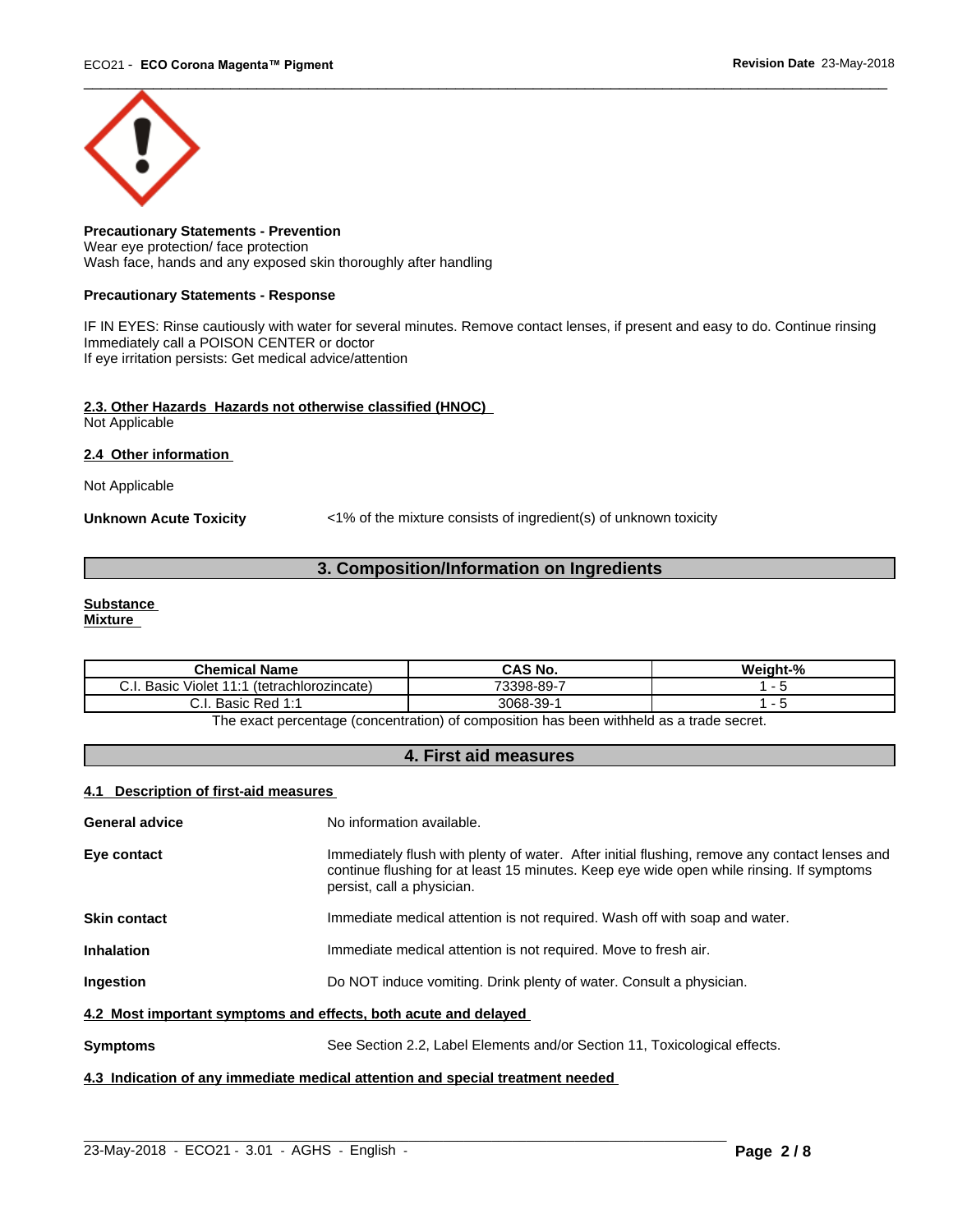**Notes to physician** Treat symptomatically.

# **5. Fire-Fighting Measures**

 $\overline{\phantom{a}}$  ,  $\overline{\phantom{a}}$  ,  $\overline{\phantom{a}}$  ,  $\overline{\phantom{a}}$  ,  $\overline{\phantom{a}}$  ,  $\overline{\phantom{a}}$  ,  $\overline{\phantom{a}}$  ,  $\overline{\phantom{a}}$  ,  $\overline{\phantom{a}}$  ,  $\overline{\phantom{a}}$  ,  $\overline{\phantom{a}}$  ,  $\overline{\phantom{a}}$  ,  $\overline{\phantom{a}}$  ,  $\overline{\phantom{a}}$  ,  $\overline{\phantom{a}}$  ,  $\overline{\phantom{a}}$ 

#### **5.1 Extinguishing media**

**Suitable extinguishing media** Use extinguishing measures that are appropriate to local circumstances and the surrounding environment.

#### **Unsuitable Extinguishing Media** None.

#### **5.2 Special hazards arising from the substance or mixture**

#### **Special Hazard**

None known based on information supplied.

**Hazardous Combustion Products** Carbon oxides. Nitrogen oxides (NOx).

#### **Explosion Data**

#### **Sensitivity to Mechanical Impact** None.

**Sensitivity to Static Discharge** Fine dust dispersed in air, in sufficient concentrations, and in the presence of an ignition source is a potential dust explosion hazard.

#### **5.3 Advice for firefighters**

As in any fire, wear self-contained breathing apparatus pressure-demand, MSHA/NIOSH (approved or equivalent) and full protective gear.

#### **6. Accidental Release Measures**

#### **6.1 Personal precautions, protective equipment and emergency procedures**

Ensure adequate ventilation, especially in confined areas. Use personal protective equipment.

#### **6.2 Environmental precautions**

Dust deposits should not be allowed to accumulate on surfaces as these may form an explosive mixture if they are released into the atmosphere in sufficient concentration. Avoid dispersal of dust in the air (i.e., cleaning dusty surfaces with compressed air). Nonsparking tools should be used. Prevent product from entering drains.

#### **6.3 Methods and materials for containment and cleaning up**

**Methods for Containment** Prevent dust cloud. Cover powder spill with plastic sheet or tarp to minimize spreading.

**Methods for cleaning up** Avoid dust formation. Take precautionary measures against static discharges. Do not dry sweep dust. Wet dust with water before sweeping or use a vacuum to collect dust. Use personal protective equipment. Take up mechanically and collect in suitable container for disposal. Prevent product from entering drains. Keep in suitable and closed containers for disposal.

### **7. Handling and storage**

#### **7.1 Precautions for safe handling**

| Advice on safe handling                                          | Avoid dust formation. Take precautionary measures against static discharges. Fine dust<br>dispersed in air may ignite. Wear personal protective equipment. |
|------------------------------------------------------------------|------------------------------------------------------------------------------------------------------------------------------------------------------------|
| <b>Hygiene measures</b>                                          | Handle in accordance with good industrial hygiene and safety practice.                                                                                     |
| 7.2 Conditions for safe storage, including any incompatibilities |                                                                                                                                                            |
| <b>Storage Conditions</b>                                        | Keep tightly closed in a dry and cool place.                                                                                                               |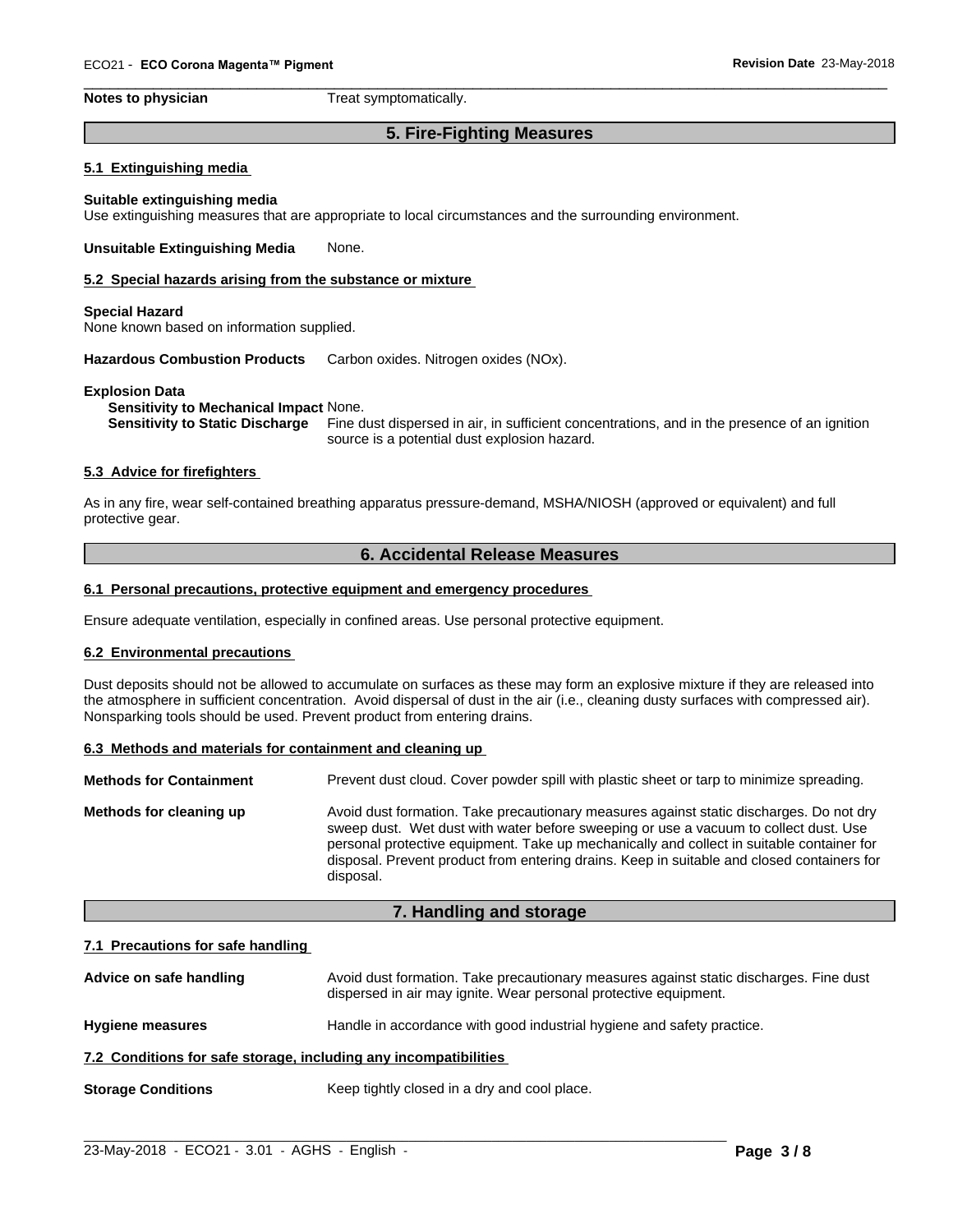**Materials to Avoid** No materials to be especially mentioned.

# **8. Exposure controls/personal protection**

 $\overline{\phantom{a}}$  ,  $\overline{\phantom{a}}$  ,  $\overline{\phantom{a}}$  ,  $\overline{\phantom{a}}$  ,  $\overline{\phantom{a}}$  ,  $\overline{\phantom{a}}$  ,  $\overline{\phantom{a}}$  ,  $\overline{\phantom{a}}$  ,  $\overline{\phantom{a}}$  ,  $\overline{\phantom{a}}$  ,  $\overline{\phantom{a}}$  ,  $\overline{\phantom{a}}$  ,  $\overline{\phantom{a}}$  ,  $\overline{\phantom{a}}$  ,  $\overline{\phantom{a}}$  ,  $\overline{\phantom{a}}$ 

# **8.1 Exposure Guidelines**

### **8.2 Appropriate engineering controls**

| <b>Engineering Measures</b> | <b>Showers</b><br>Eyewash stations<br>Ventilation systems.                                                     |
|-----------------------------|----------------------------------------------------------------------------------------------------------------|
|                             | 8.3 Individual protection measures, such as personal protective equipment                                      |
| <b>Eve/Face Protection</b>  | Safety glasses with side-shields.                                                                              |
| Skin and body protection    | Wear chemical resistant footwear and clothing such as gloves, an apron or a whole body<br>suit as appropriate. |

**Respiratory protection** . NIOSH/MSHA approved respiratory protection should be worn if exposure is anticipated.

| <b>Hygiene measures</b> | See section 7 for more information |  |
|-------------------------|------------------------------------|--|
|                         |                                    |  |

# **9. Physical and chemical properties**

#### **9.1 Information on basic physical and chemical properties**

| <b>Physical state</b>                                          | Solid                                 |                          |                          |
|----------------------------------------------------------------|---------------------------------------|--------------------------|--------------------------|
| Appearance                                                     | Powder                                | Color                    | Magenta                  |
| Odor                                                           | Mild                                  | <b>Odor Threshold</b>    | No information available |
| <b>Property</b>                                                | <b>Values</b>                         | Remarks • Methods        |                          |
| pН<br>Melting/freezing point                                   | Not Applicable<br>145-150 °C          |                          |                          |
| <b>Boiling point/boiling range</b>                             |                                       | No information available |                          |
| <b>Flash Point</b>                                             |                                       | No information available |                          |
| <b>Evaporation rate</b>                                        |                                       | No information available |                          |
| Flammability (solid, gas)<br><b>Flammability Limits in Air</b> |                                       | No information available |                          |
| upper flammability limit                                       |                                       | No information available |                          |
| lower flammability limit                                       |                                       | No information available |                          |
| Vapor pressure                                                 |                                       | No information available |                          |
| Vapor density                                                  |                                       | No information available |                          |
| <b>Specific Gravity</b>                                        | 1.2                                   |                          |                          |
| <b>Water solubility</b>                                        | Insoluble in water                    |                          |                          |
| Solubility in other solvents                                   |                                       | No information available |                          |
| <b>Partition coefficient</b>                                   |                                       | No information available |                          |
| <b>Autoignition temperature</b>                                |                                       | No information available |                          |
| <b>Decomposition temperature</b>                               |                                       | No information available |                          |
| <b>Viscosity, kinematic</b>                                    |                                       | No information available |                          |
| Viscosity, dynamic                                             |                                       | No information available |                          |
| <b>Explosive properties</b>                                    | Fine dust dispersed in air may ignite |                          |                          |
| <b>Oxidizing Properties</b>                                    |                                       | No information available |                          |
| 9.2 Other information                                          |                                       |                          |                          |
| Volatile organic compounds (VOC)<br>content                    | None                                  |                          |                          |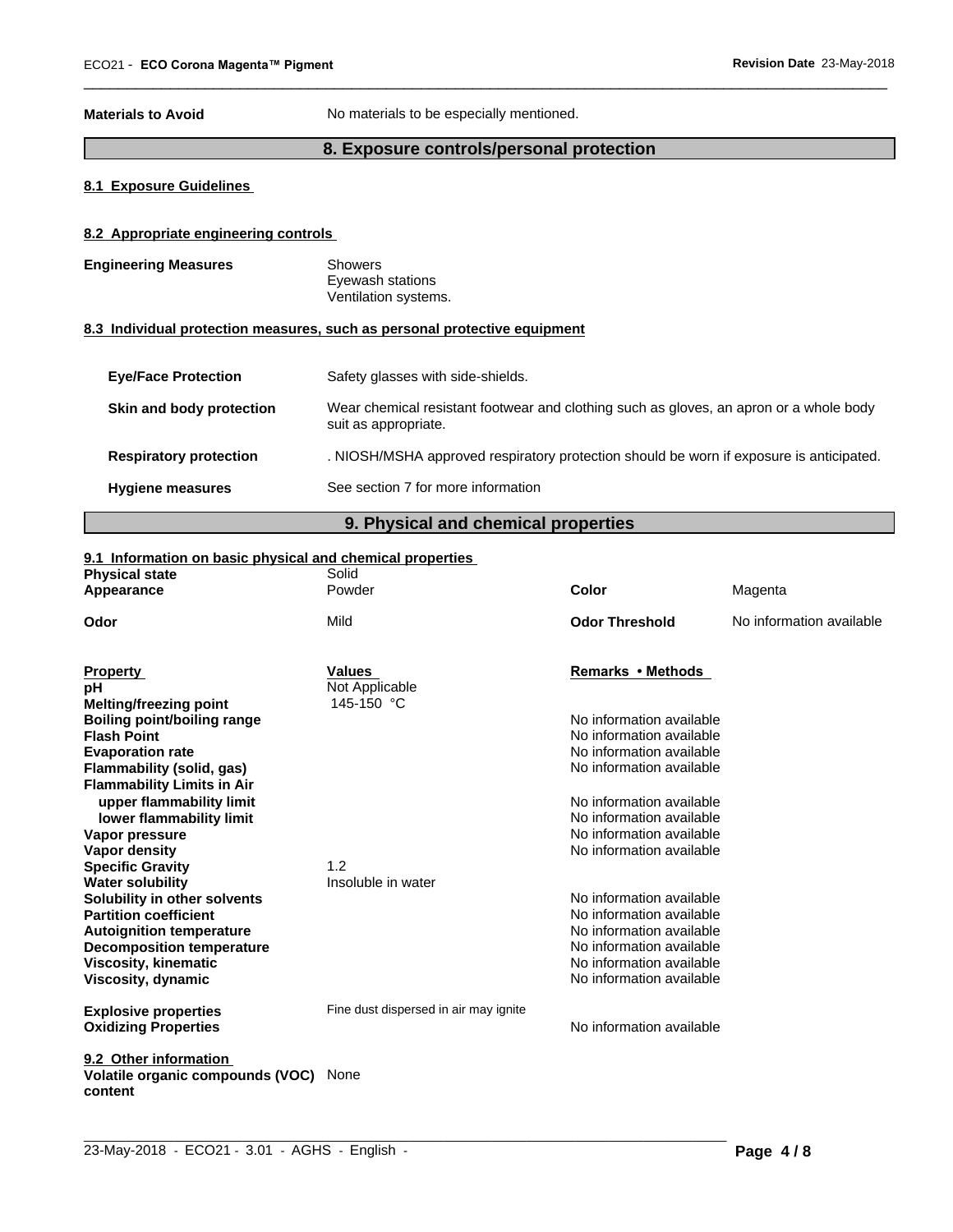# **10. Stability and Reactivity**

 $\overline{\phantom{a}}$  ,  $\overline{\phantom{a}}$  ,  $\overline{\phantom{a}}$  ,  $\overline{\phantom{a}}$  ,  $\overline{\phantom{a}}$  ,  $\overline{\phantom{a}}$  ,  $\overline{\phantom{a}}$  ,  $\overline{\phantom{a}}$  ,  $\overline{\phantom{a}}$  ,  $\overline{\phantom{a}}$  ,  $\overline{\phantom{a}}$  ,  $\overline{\phantom{a}}$  ,  $\overline{\phantom{a}}$  ,  $\overline{\phantom{a}}$  ,  $\overline{\phantom{a}}$  ,  $\overline{\phantom{a}}$ 

# **10.1 Reactivity**

No dangerous reaction known under conditions of normal use

#### **10.2 Chemical stability**

Stable

#### **10.3 Possibility of hazardous reactions**

None under normal processing.

#### **10.4 Conditions to Avoid**

Dust formation. Take precautionary measures against static discharges.

#### **10.5 Incompatible Materials**

None known based on information supplied.

#### **10.6 Hazardous Decomposition Products**

None known based on information supplied.

### **11. Toxicological information**

#### **11.1 Acute toxicity**

#### **Numerical measures of toxicity: Product Information**

| LD50 Oral:        | LC50 (Dust/Mist)              |
|-------------------|-------------------------------|
| 2,000 mg/kg (rat) | $> 5.53$ mg/l (4 hours) (rat) |

#### **The following values are calculated based on chapter 3.1 of the GHS document**

**Unknown Acute Toxicity** <1% of the mixture consists of ingredient(s) of unknown toxicity **Oral LD50** 10,667.00 mg/kg

**LC50 (Dust/Mist)** 26.22 mg/l

### **Numerical measures of toxicity: Component Information**

| <b>Chemical Name</b>         | LD50 Oral                    | <b>LD50 Dermal</b> | <b>LC50 Inhalation</b> |
|------------------------------|------------------------------|--------------------|------------------------|
| I. Basic Violet 11:1<br>C.I. | (Rat)<br>$220 \text{ mg/kg}$ |                    | $0.83$ mg/l (4 hour)   |
| (tetrachlorozincate)         |                              |                    |                        |
| 73398-89-7                   |                              |                    |                        |
| I. Basic Red 1:1<br>C.I.     | 449 mg/kg (Rat)              | 2,500 mg/kg (Rat)  | $0.05$ mg/l (4 hour)   |
| 3068-39-1                    |                              |                    |                        |

 $\_$  ,  $\_$  ,  $\_$  ,  $\_$  ,  $\_$  ,  $\_$  ,  $\_$  ,  $\_$  ,  $\_$  ,  $\_$  ,  $\_$  ,  $\_$  ,  $\_$  ,  $\_$  ,  $\_$  ,  $\_$  ,  $\_$  ,  $\_$  ,  $\_$  ,  $\_$  ,  $\_$  ,  $\_$  ,  $\_$  ,  $\_$  ,  $\_$  ,  $\_$  ,  $\_$  ,  $\_$  ,  $\_$  ,  $\_$  ,  $\_$  ,  $\_$  ,  $\_$  ,  $\_$  ,  $\_$  ,  $\_$  ,  $\_$  ,

#### **11.2 Information on toxicologicaleffects**

#### **Skin corrosion/irritation**

Product Information • May cause irritation

Component Information

• No information available

# **Serious eye damage/eye irritation**

Product Information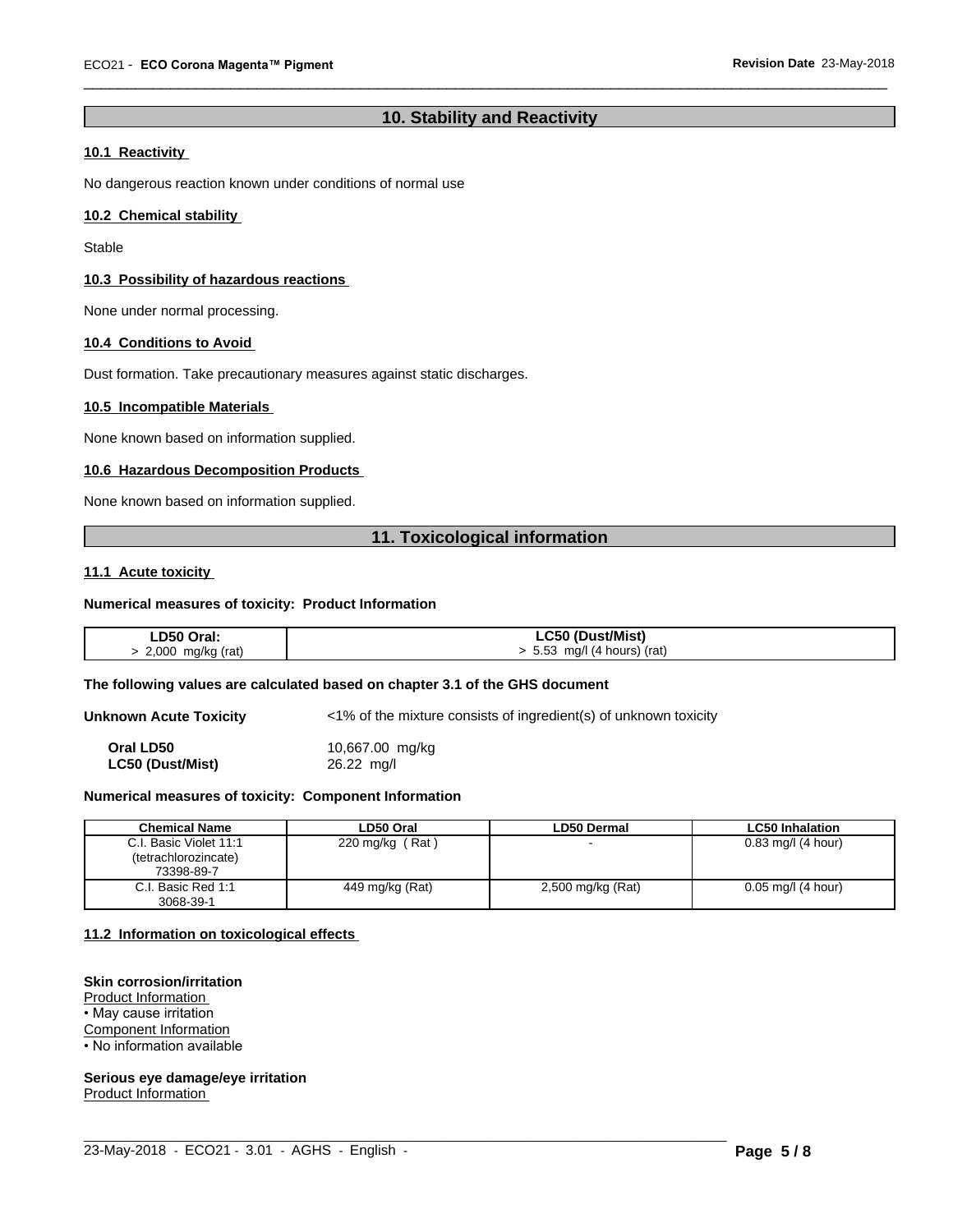• Irritating to eyes Component Information

• No information available

#### **Respiratory or skin sensitization**

Product Information • No information available Component Information • No information available

#### **Germ cell mutagenicity**

Product Information • No information available Component Information • No information available

#### **Carcinogenicity**

Product Information • Contains no ingredient listed as a carcinogen Component Information • No information available

#### **Reproductive toxicity**

Product Information  $\overline{\cdot}$  No information available Component Information • No information available

### **STOT - single exposure**

No information available

### **STOT - repeated exposure**

• No known effect

#### **Other adverse effects**

Product Information • No information available Component Information • No information available

#### **Aspiration hazard**

Product Information • No information available Component Information • No information available

# **12. Ecological information**

 $\_$  ,  $\_$  ,  $\_$  ,  $\_$  ,  $\_$  ,  $\_$  ,  $\_$  ,  $\_$  ,  $\_$  ,  $\_$  ,  $\_$  ,  $\_$  ,  $\_$  ,  $\_$  ,  $\_$  ,  $\_$  ,  $\_$  ,  $\_$  ,  $\_$  ,  $\_$  ,  $\_$  ,  $\_$  ,  $\_$  ,  $\_$  ,  $\_$  ,  $\_$  ,  $\_$  ,  $\_$  ,  $\_$  ,  $\_$  ,  $\_$  ,  $\_$  ,  $\_$  ,  $\_$  ,  $\_$  ,  $\_$  ,  $\_$  ,

 $\overline{\phantom{a}}$  ,  $\overline{\phantom{a}}$  ,  $\overline{\phantom{a}}$  ,  $\overline{\phantom{a}}$  ,  $\overline{\phantom{a}}$  ,  $\overline{\phantom{a}}$  ,  $\overline{\phantom{a}}$  ,  $\overline{\phantom{a}}$  ,  $\overline{\phantom{a}}$  ,  $\overline{\phantom{a}}$  ,  $\overline{\phantom{a}}$  ,  $\overline{\phantom{a}}$  ,  $\overline{\phantom{a}}$  ,  $\overline{\phantom{a}}$  ,  $\overline{\phantom{a}}$  ,  $\overline{\phantom{a}}$ 

# **12.1 Toxicity**

**Ecotoxicity No information available** 

1.367 % of the mixture consists of components(s) of unknown hazards to the aquatic environment

#### **Ecotoxicity effects**

#### **12.2 Persistence and degradability**

Total Biodegradation = 0.78% (based on computer modeling).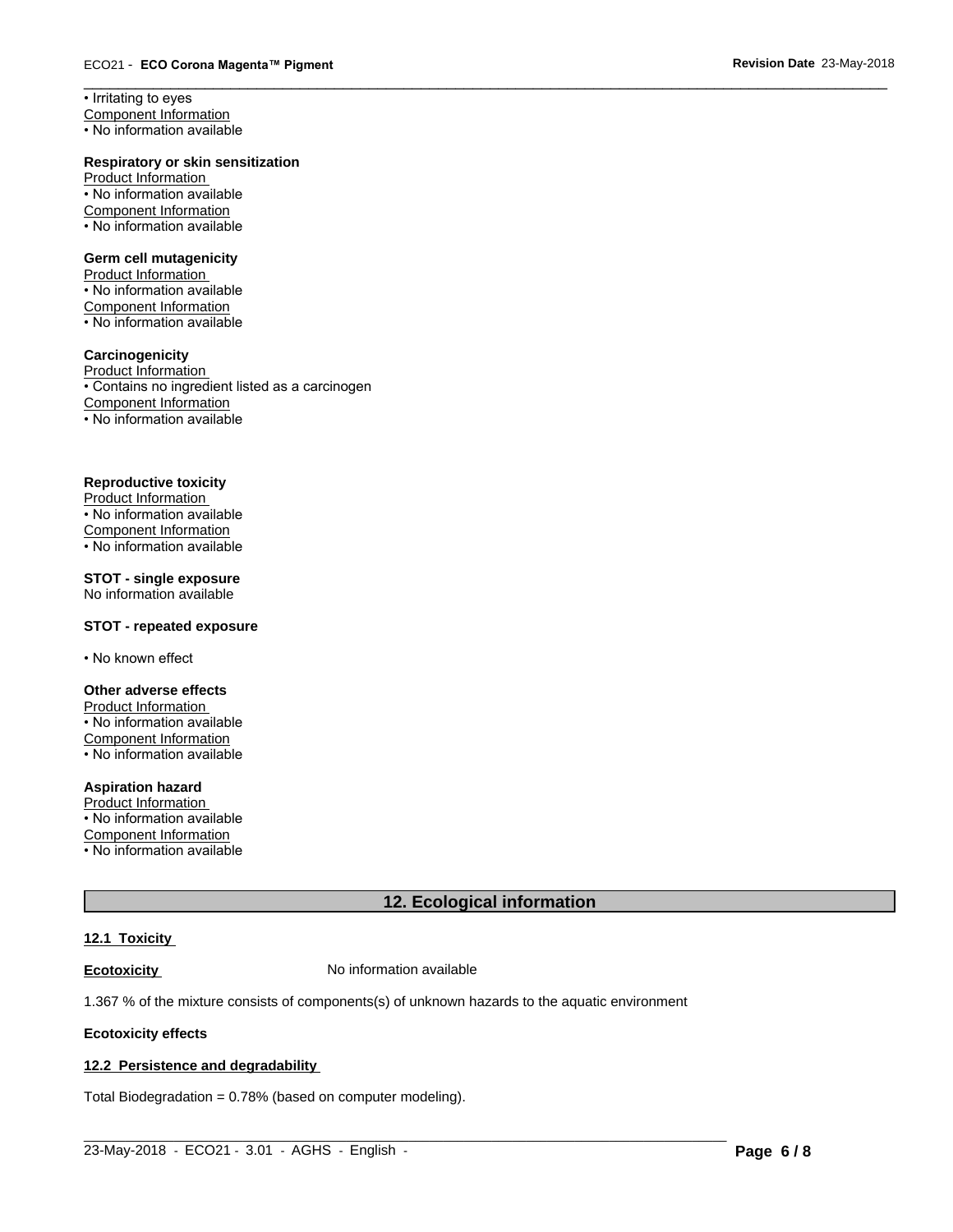#### **12.3 Bioaccumulative potential**

Discharge into the environment must be avoided

#### **12.4 Mobility in soil**

No information available.

#### **12.5 Other adverse effects**

No information available

### **13. Disposal Considerations**

 $\overline{\phantom{a}}$  ,  $\overline{\phantom{a}}$  ,  $\overline{\phantom{a}}$  ,  $\overline{\phantom{a}}$  ,  $\overline{\phantom{a}}$  ,  $\overline{\phantom{a}}$  ,  $\overline{\phantom{a}}$  ,  $\overline{\phantom{a}}$  ,  $\overline{\phantom{a}}$  ,  $\overline{\phantom{a}}$  ,  $\overline{\phantom{a}}$  ,  $\overline{\phantom{a}}$  ,  $\overline{\phantom{a}}$  ,  $\overline{\phantom{a}}$  ,  $\overline{\phantom{a}}$  ,  $\overline{\phantom{a}}$ 

#### **13.1 Waste treatment methods**

Dispose of in accordance with federal, state, and local regulations.

|             | <b>14. Transport Information</b> |  |
|-------------|----------------------------------|--|
|             |                                  |  |
| <u>DOT</u>  | Not regulated                    |  |
| <b>MEX</b>  | Not regulated                    |  |
| <b>IMDG</b> | Not regulated                    |  |
| <b>IATA</b> | Not regulated                    |  |

# **15. Regulatory information**

#### **15.1 International Inventories**

| <b>TSCA</b>          | Complies                 |  |
|----------------------|--------------------------|--|
| <b>DSL</b>           |                          |  |
| <b>EINECS/ELINCS</b> | Complies                 |  |
| <b>ENCS</b>          |                          |  |
| <b>IECSC</b>         | Complies                 |  |
| <b>KECL</b>          | $\overline{\phantom{0}}$ |  |
| <b>PICCS</b>         | -                        |  |
| <b>AICS</b>          | -                        |  |
| <b>NZIoC</b>         | -                        |  |

 **TSCA** - United States Toxic Substances Control Act Section 8(b) Inventory

 **DSL** - Canadian Domestic Substances List

 **EINECS/ELINCS** - European Inventory of Existing Chemical Substances/European List of Notified Chemical Substances

 **PICCS** - Philippines Inventory of Chemicals and Chemical Substances

 **ENCS** - Japan Existing and New Chemical Substances

 **IECSC** - China Inventory of Existing Chemical Substances

 **KECL** - Korean Existing and Evaluated Chemical Substances

 **PICCS** - Philippines Inventory of Chemicals and Chemical Substances

 **AICS** - Australian Inventory of Chemical Substances

 **NZIoC** - New Zealand Inventory of Chemicals

#### **15.2 U.S. Federal Regulations**

#### **SARA 313**

Section 313 of Title III of the Superfund Amendments and Reauthorization Act of 1986 (SARA). This product contains a chemical or chemicals which are subject to the reporting requirements of the Act and Title 40 of the Code of Federal Regulations, Part 372: